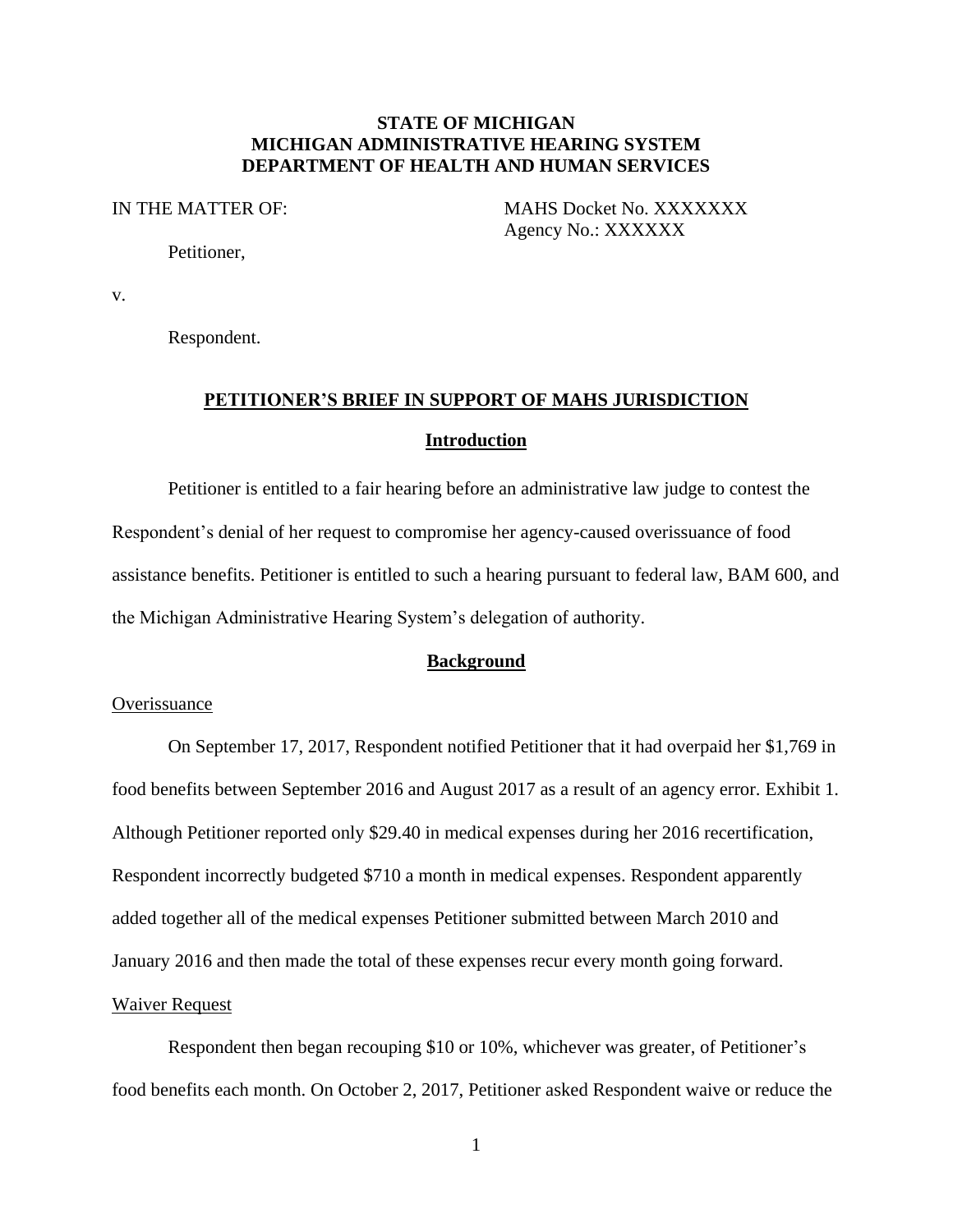recoupment of this overissuance because the collection of these funds caused her a financial hardship, and provided detailed information about her limited income and regular expenses. Exhibit 2.

On November 6, 2017, Petitioner sent a follow-up letter providing more detailed and accurate information about her substantial out-of-pocket medical expenses. Exhibit 3. On November 22, Petitioner sent Respondent still more information about and receipts for medical expenses (doctor-recommended over-the-counter medications). Exhibit 4.

On December 4, 2017, Respondent denied Petitioner's waiver request. Exhibit 5. In this letter, one of Respondent's employees stated that "When an individual is active for FAP benefits the Department will seek recovery of claims through automatic recoupment" and "Repayment at \$10 per month is lower than what I can do on a compromise." *Id*. This apparent Respondent policy is not articulated in the BAM. This letter did not inform Petitioner of her right to request a fair hearing.

On December 28, 2017, Petitioner responded to Respondent' denial of the overissuance waiver by requesting that her administrative recoupment period (at the statutory rate of 10% or \$10, whichever is greater) be reduced to three years, and after three years, the remaining balance be eliminated. Exhibit 6.

Respondent never responded in writing to Petitioner's December 28, 2017 request. In a phone call on January 5, 2018, Petitioner's attorney was told that Respondent would not agree to compromise Petitioner's claim as requested because it does not compromise claims of active FAP recipients.

2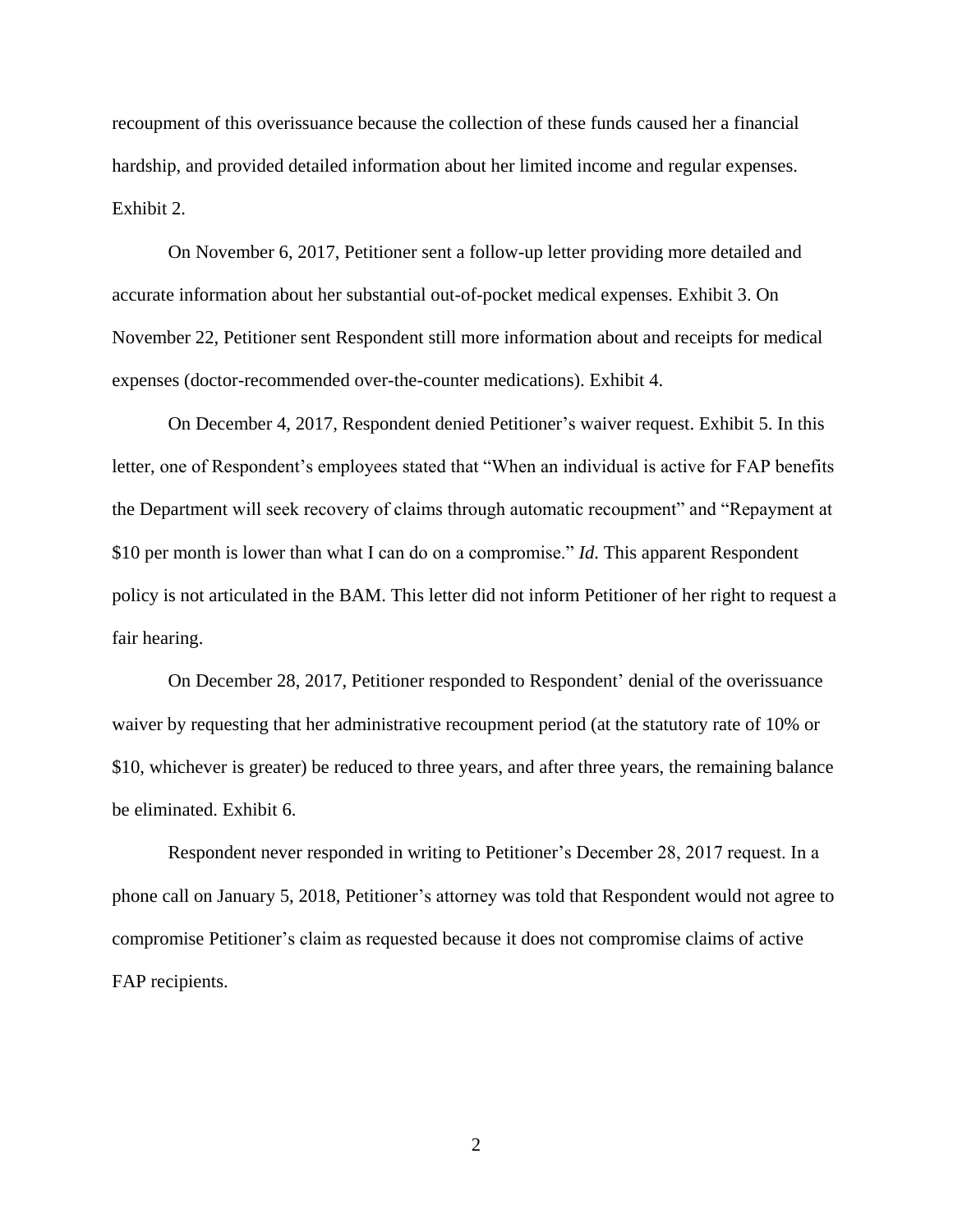Petitioner then filed the hearing request in this case, seeking a review of Respondent' decision to deny her requests to waive or compromise her overissuance based on the financial hardship caused by the recoupment of these funds.

#### Respondent Overissuance Waiver Policy

BAM 725 provides that Respondent can "compromise (reduce or eliminate) an overissuance if it is determined that a household's economic circumstances are such that the overissuance cannot be paid within three years." This is the only Respondent policy regarding compromising overissuances that is published and available to the public.

Respondent, however, appears to have several additional policies and procedures that are not published or publically available. First, as stated in Respondent' hearing packet in this action, Respondent will not compromise an overissuance when the claimant continues to receive benefits and the overissuance is being collected through an administrative recoupment. Second, an internal memo obtained through a Freedom of Information Act (FOIA) request contains more detailed procedures and policies to be applied when Respondent evaluates requests. The memo explains that Respondent denies any request to compromise an overissuance that does not meet one of four specific categories: (1) high out-of-pocket medical expenses, (2) client in a nursing/group home, (3) extreme emergencies, and (4) hardship plus agency-caused overissuance greater than \$1,800. Exhibit 7. If a compromise request falls into one of these categories, the memo directs staff to gather supporting documentation on these issues. *Id.*

#### Hearing Request on Overissuance

In addition to asking Respondent to waive or compromise the overissuance, Petitioner filed a hearing request to determine whether the overissuance was correctly calculated. After reviewing documentation provided by Respondent in response to the hearing request, Petitioner

3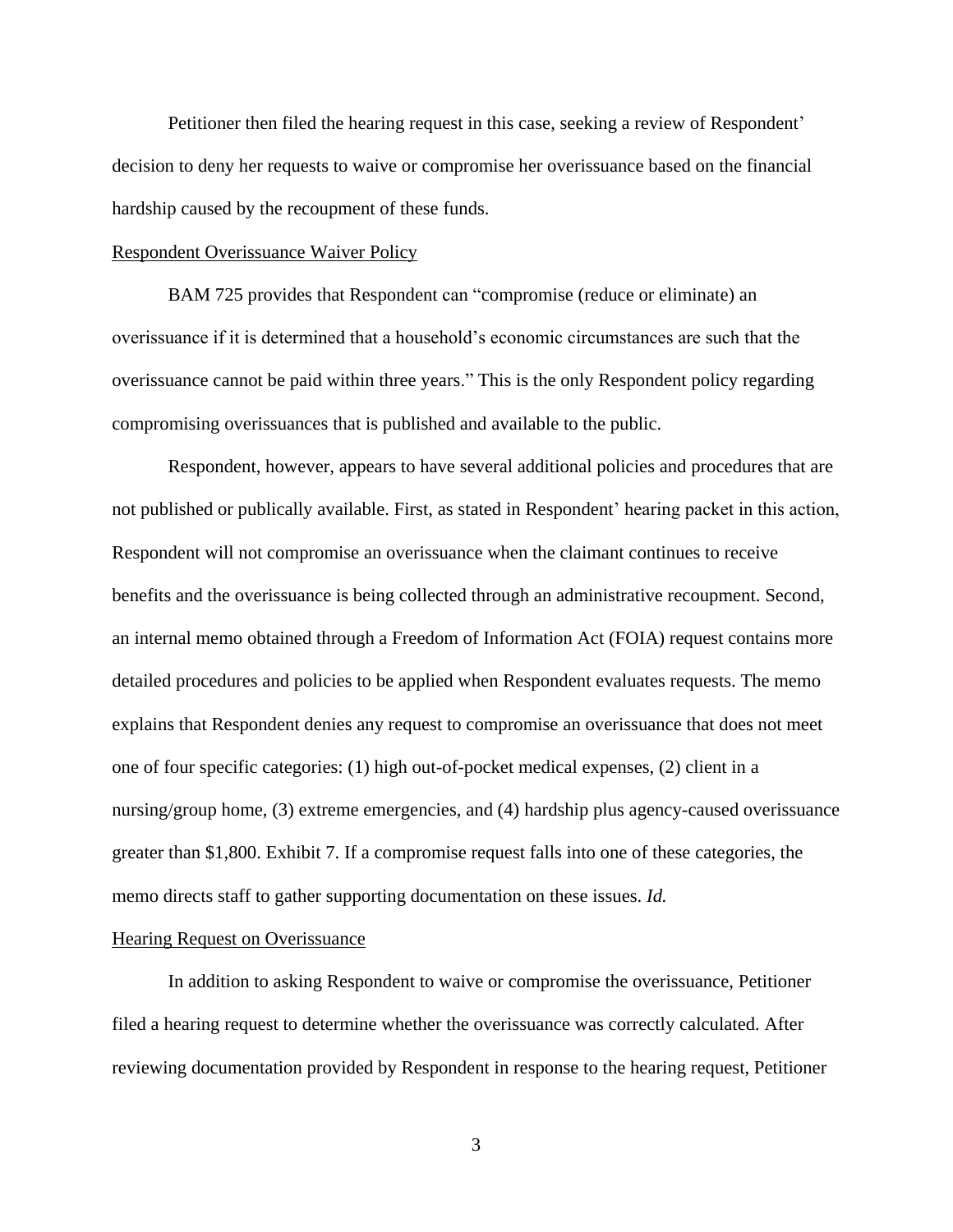withdrew her request for hearing because the amount of the overissuance was correctly calculated. At that time, Respondent had not yet made a decision on her compromise request.

#### **Argument**

MAHS is required to review Respondent denials of FAP overissuance compromise requests on three grounds: (1) under federal law, (2) under BAM 600, and (3) under the MAHS delegation of authority. Moreover, providing a fair hearing in such cases is consistent with the principles of due process and the purposes of the Administrative Procedures Act.

# **I. Respondent is required by federal law to provide a fair administrative hearing in this case.**

The federal law and regulations governing the SNAP program require state agencies to provide fair hearings "to any household aggrieved by any action of the State agency which affects the participation of the household in the Program." 7 C.F.R. 273.15(a); *See also* 7 U.S.C.  $2020(e)(10).$ <sup>1</sup> Moreover, the regulations provide that a "State agency must not deny or dismiss a request for hearing unless," the request is untimely, the claimant fails to appear, or the claimant withdraws his or her request. 7 C.F.R. § 273.15(j)(1). In addition to these federal requirements, Michigan's state statute governing agency recoupment actions specifically require that "[p]rocedures for the recovery of overpayments made under federally assisted programs shall be consistent with federal law and regulations." MCL 400.43a.

Here, Petitioner has been aggrieved by Respondent' denial of her request to compromise her overissuance. This action affects her participation in the FAP program. As a result of the denial, Respondent is continuing to recoup a portion of her food benefits each month. This reduces the amount of benefits she receives each month under the program. Respondent has not alleged that Petitioner's request was untimely (nor could it given that it failed to inform her of

 $\overline{a}$ 

 $1$ <sup>1</sup> The regulations provide an exception only in the case of across-the-board reductions in benefits resulting from reductions in Congressional appropriations, which is not applicable in this case. *See* 7 C.F.R. 271.7(f).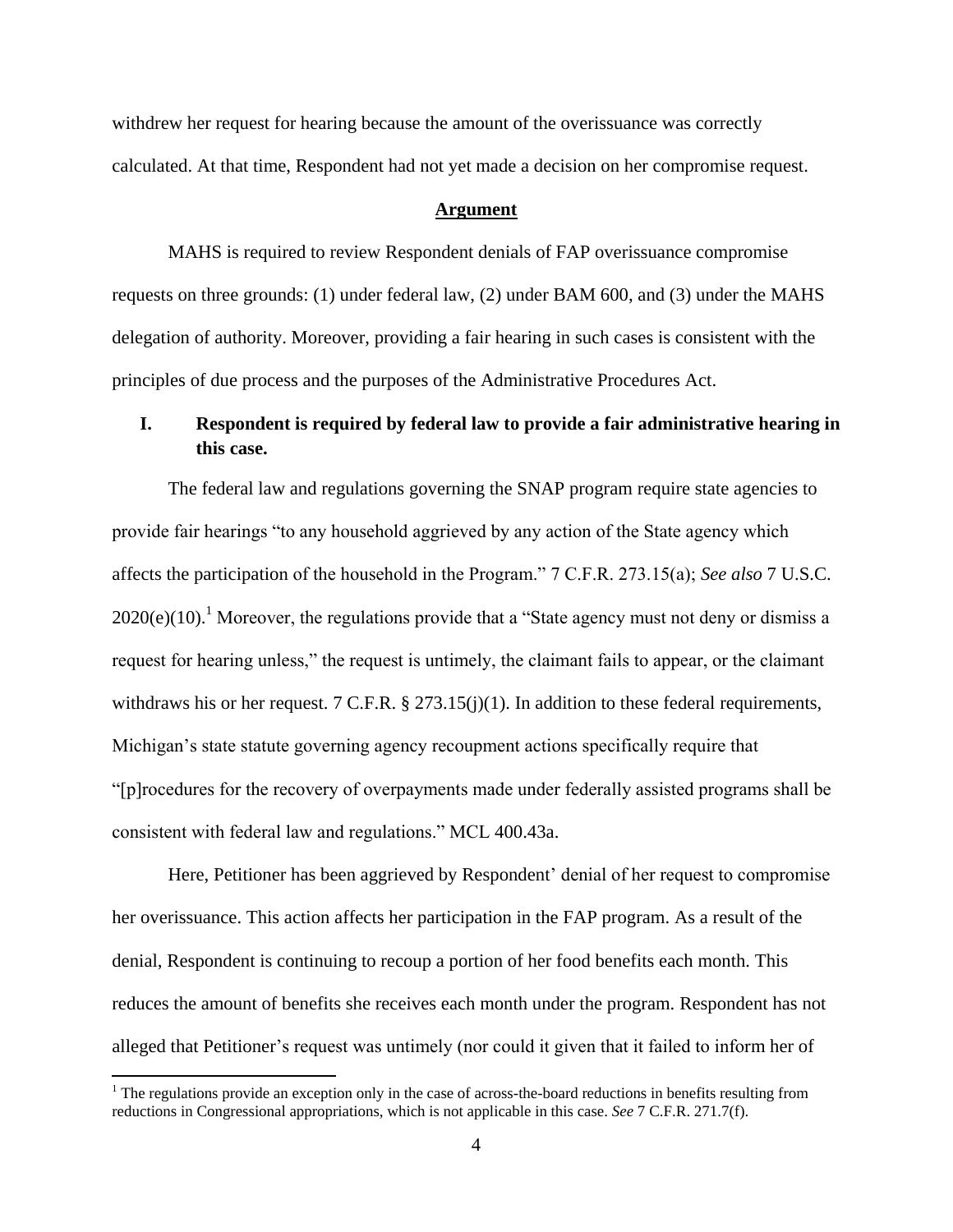her right to such a hearing), nor has Petitioner withdrawn her request.<sup>2</sup> Therefore, under federal law, Respondent is required to provide a fair hearing to Petitioner in this case. It cannot deny Petitioner's hearing request, which it has essentially done in this case by arguing that its decision is final and not reviewable by MAHS.

# **II. MAHS has jurisdiction because BAM 600 provides for a fair hearing in Petitioner's case.**

BAM 600 ("Hearings") give all claimants "the right to contest a department decision affecting eligibility or benefit levels whenever they believe the decision is incorrect." BAM 600, page 1. The same manual allows MAHS to grant hearings about, among other things, a claimant's current level of FAP benefits, reductions in the amount of program benefits, and restrictions on which benefits or services are offered. BAM 600, page 5. Moreover, BAM 600 makes clear that "[t[he department provides an administrative hearing to review [the department's] decision and determine its appropriateness in accordance to policy." *Id.*, page 1.

Petitioner is currently receiving food assistance benefits from Respondent. Each month, Petitioner is denied ten or more percent of her food benefits because of Respondent's recoupment of her overissuance. Petitioner's monthly food assistance benefits are calculated each month according to her financial need, including her high out-of-pocket medical expenses. Recouping a portion of these benefits amounts to a reduction in benefit levels; Petitioner is not entitled to retain and spend all of her issued FAP benefits because of the recoupment. Petitioner's projected fourteen-year recoupment schedule is also a "restriction" under which current FAP benefits are issued to Petitioner. If Respondent grants Petitioner's request, her monthly benefits would increase and a restriction on her benefit would be lifted.

 $\overline{\phantom{a}}$ 

<sup>&</sup>lt;sup>2</sup> Last fall, Petitioner withdrew her request for hearing challenging the overissuance, but she has not withdrawn her hearing request based on RESPONDENT' denial of her request to compromise her overissuance. This denial did not occur until after Petitioner withdrew her first hearing request and therefore the withdrawal of that request cannot be used as grounds to deny Petitioner's right to a hearing in this case.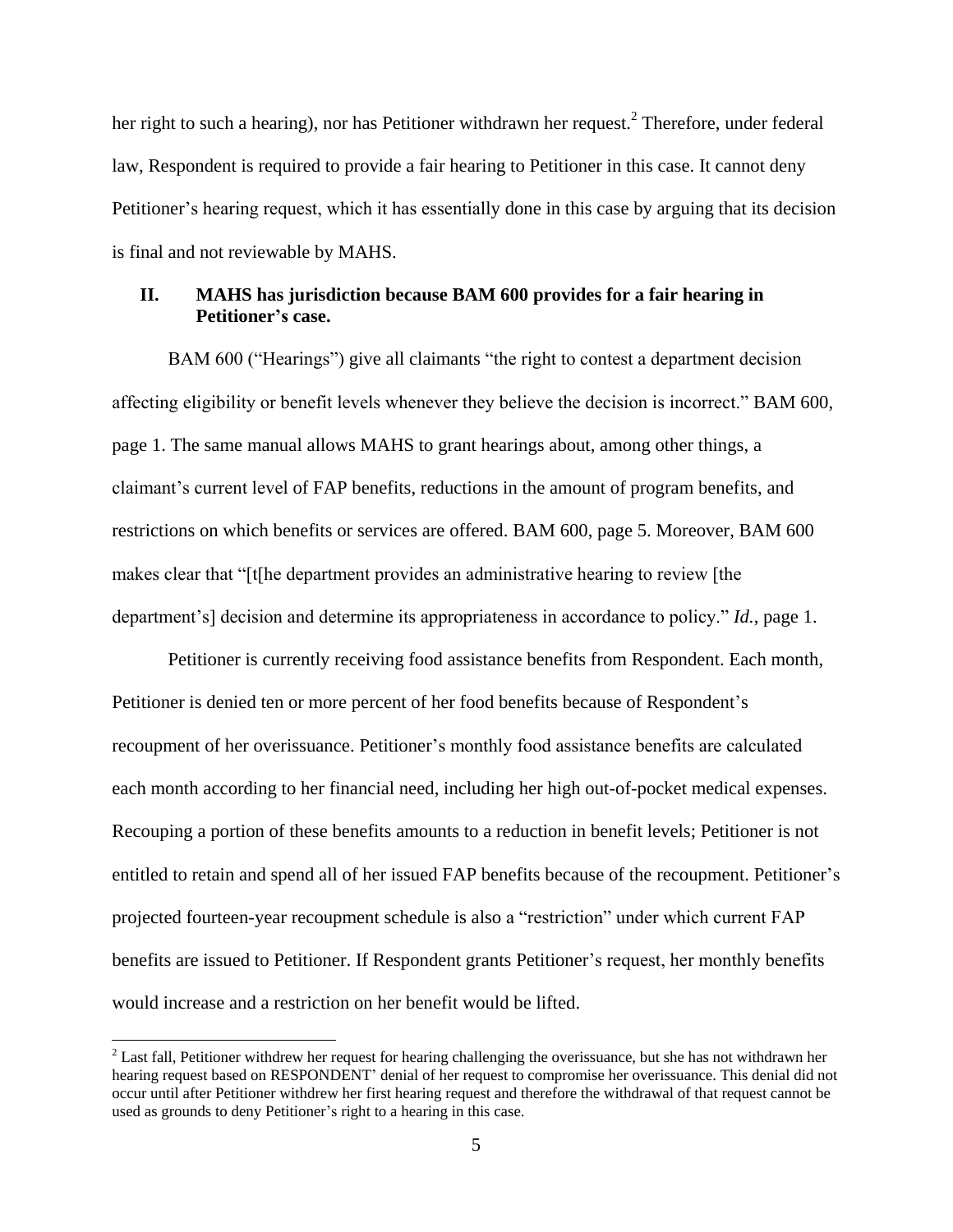For these reasons, BAM 725 is not the only relevant authority, and it does not deny

MAHS jurisdiction to review waiver denials. As BAM 600 states, claimants like Petitioner are entitled to hearings contesting their benefit levels, and MAHS has the authority to grant a hearing where a food assistance claimant contests these benefit levels or restrictions under which benefits are offered.

# **III. MAHS has jurisdiction because it has been delegated unlimited authority to issue proposals for final decisions.**

Besides BAM 600, MAHS jurisdiction is supported by Section 120 ("Delegation of

Authority") of the Administrative Hearing Pamphlet, because this section indicates that MAHS's

authority to issue proposals for final decisions is not limited to specific contested cases. This

section provides that:

The delegation of final decision authority applies to, contested cases held under MCL 330.1236, 330.1238, 330.1407, 330.1536 MCL 400.9, MCL 400.112g MCL 500.287, MCL 333.12613, MCL 400.112g, 7 CFR 246.1 et seq., 42 CFR 431.200 et seq., and Michigan Administrative Code 330.2052. The delegation to issue proposals for final decisions applies to, but is not limited to, contested case held under MCL 400.111c (1) (b).

Administrative Hearing Pamphlet, page 1 (emphasis added). The drafters of the Administrative Hearing Pamphlet could have limited MAHS's authority to issue proposals for final decisions if they intended to do so. This is clear based on the express limitation of final decision authority to contested cases arising under specific statutes and regulations. Since MAHS's authority to issue proposals for final decisions "is not limited to" particular cases brought under specific statutes, MAHS at least has jurisdiction to issue a proposal for a recommended decision to Respondent on Petitioner's request to compromise her claim.

Michigan court decisions support this interpretation, confirming that "is not limited to" confers broad discretion on an agency to use authority. For instance, in *Estate of Bacon by Bacon*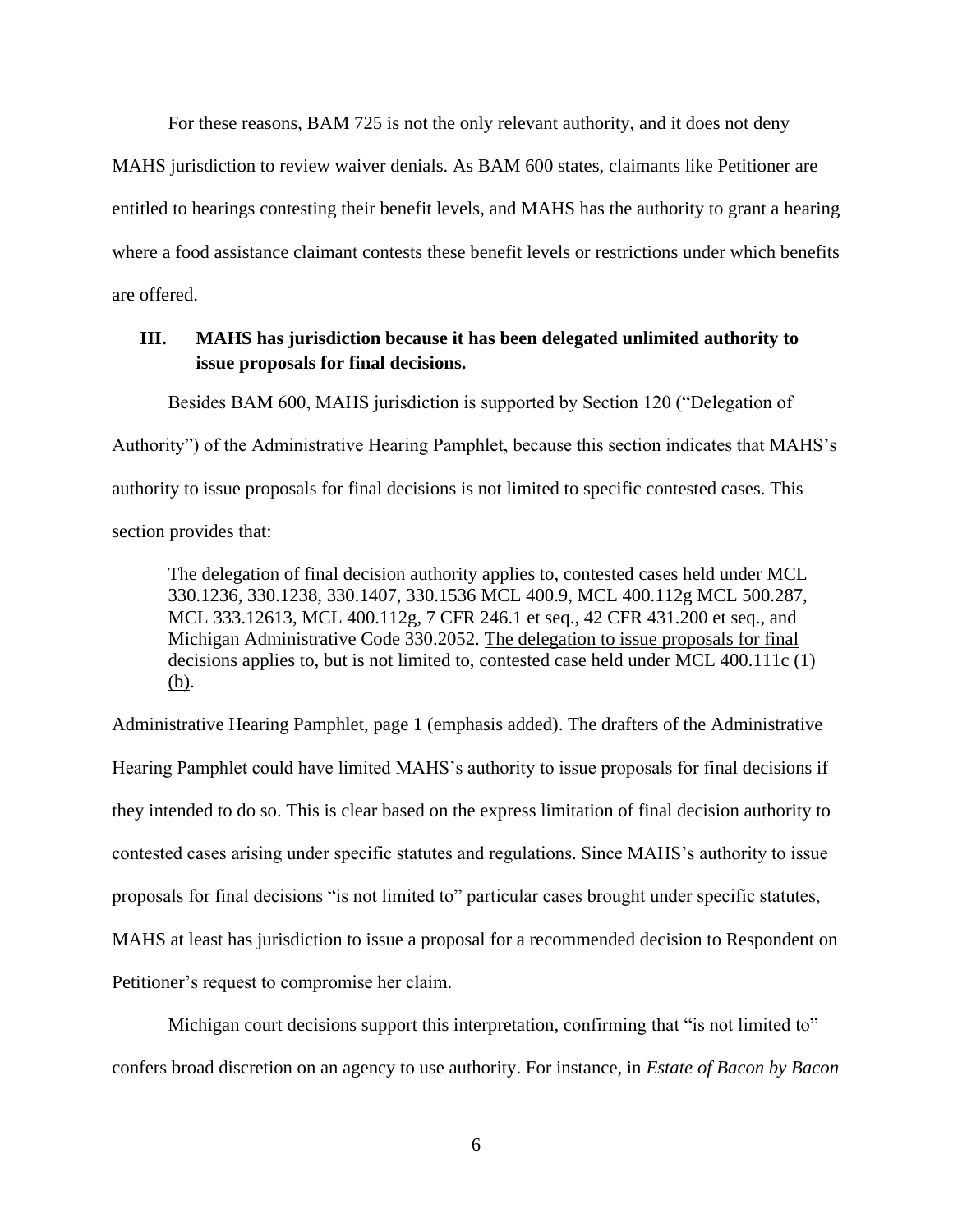*v. DHHS*, 2017 WL 2390673 (Mich.App. 2017), the court considered the amount of discretion given to Respondent based on the language in M.C.L.  $112(3)(e)$ , which states that "[t]he department of community health shall develop a definition of hardship according to section 1917(b)(3) of title XIX that includes, but is not limited to, the following . . . ." M.C.L. 112(3)(e). The court determined that "the Legislature also provided express language ("includes, but not limited to, the following") granting the [the Department] discretion to include other requirements for the hardship exemption." *Id.* at 3.

Like the DHHS in *Bacon*, MAHS has authority to issue final proposals for decisions that "applies to, but is not limited to," certain contested cases. This shows that MAHS's ability to issue proposals for decisions and hear contested cases has no significant express or implied limitations.

# **IV. In addition to being required by state and federal law, granting a fair hearing in this case is consistent with the principles of due process and the purposes of the Administrative Procedures Act.**

Congress enacted the APA to, among other things, protect individuals from arbitrary decision making, protect due process by ensuring adequate notice, promote uniformity in procedure, rulemaking, and adjudication, and ensure the development of a record at the administrative level in case of appeal. *See* Daniel F. Solomon, *Fundamental Fairness, Judicial Efficiency and Uniformity: Revisiting the Administrative Procedure Act*, 33 J. Nat'l Ass'n Admin. L. Judiciary Iss. 1, pp. 53-54 (2013); Hon. D. Randall Frye, *Statement of the Association of Administrative Law Judges*, 27 June 2012, pages 1-2. Moreover, a fair administrative hearing is essential to protecting a FAP recipient's due process rights. *See Goldberg v. Kelly,* 397 U.S. 254 (Sup.Ct. 1970).

Fair hearing procedures are especially important in this case because of the important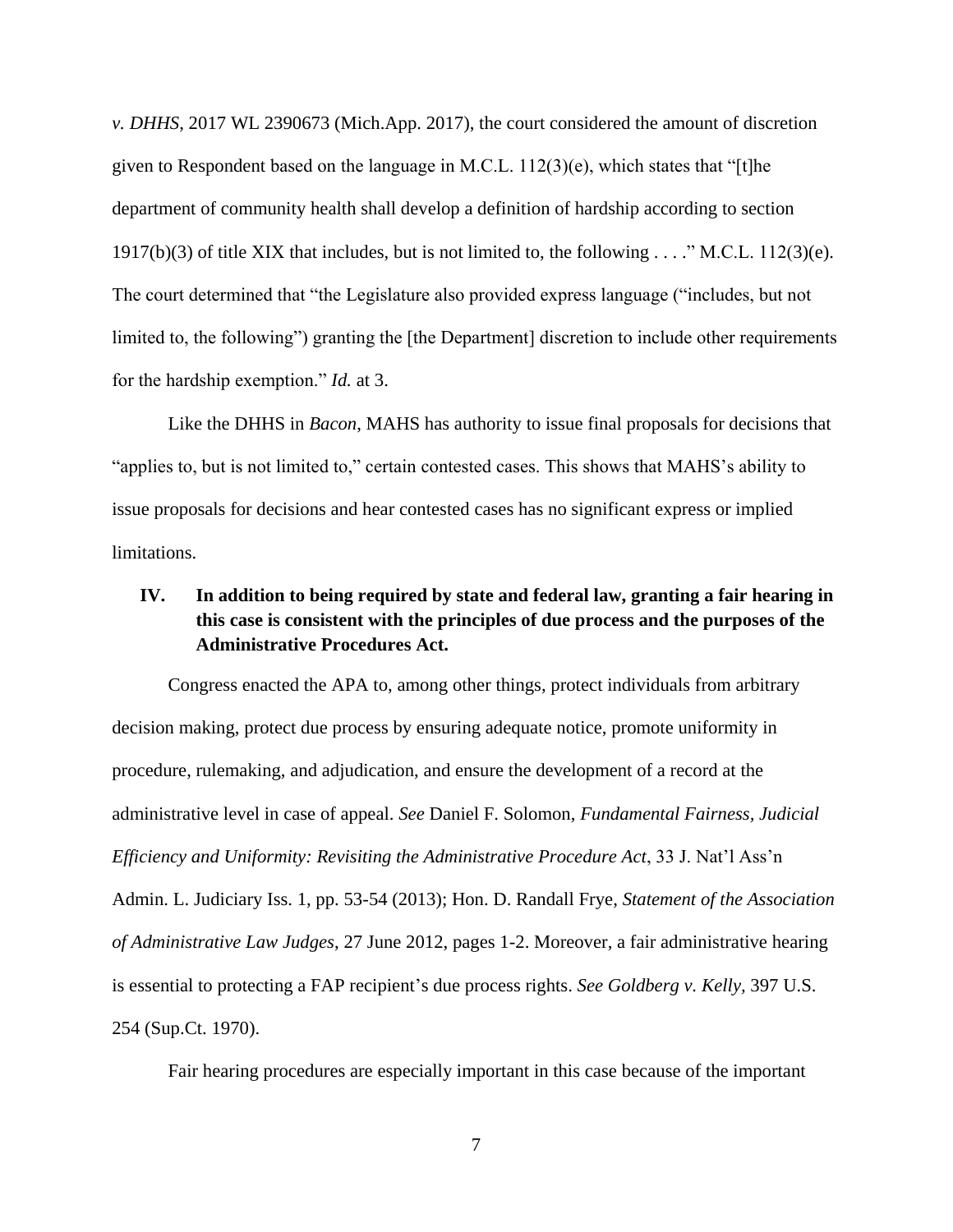interest at stake and the heightened risk of an erroneous or arbitrary decision given Respondent's opaque policies and procedures. Petitioner has a critical interest in retaining even the small amount of food benefits recouped each month by Respondent as a result of an overissuance caused by its own error. *See Bliek v. Palmer*, 102 F.3d 1472, 1477 (8th Cir. 1997) ( "the potential deprivation and the hardship [food benefit recipients] may incur in their attempt to repay the overissuances is substantial, even if by most standards the amount of money at stake may be quite small."). At the same time, the risk of an erroneous or arbitrary decision in this case is high because of the opacity of Respondent overissuance compromise policies and procedures. Specifically:

- Respondent does not notify claimants of their right to request a compromise;
- Respondent' publically available procedures for granting these requests, found in BAM 725, are vague and include no explanation of how Respondent determines that a households' "economic circumstances are such that an overissuance cannot be repaid within three years."
- Respondent actually applies more specific policies and procedures when considering these claims, but none of these policies or procedures are published, publically available, or made available to claimants when they request a compromise.

As a result of these procedures, claimants like Petitioner do not know that they have the option of requesting a compromise, what information they should submit to be considered for a compromise, or whether the policies Respondent has developed were properly applied in their case. Thus, in addition to being required by state and federal law, MAHS' review of Respondent' denial of requests to compromise claims are necessary to protect claimants' due process rights, to

8